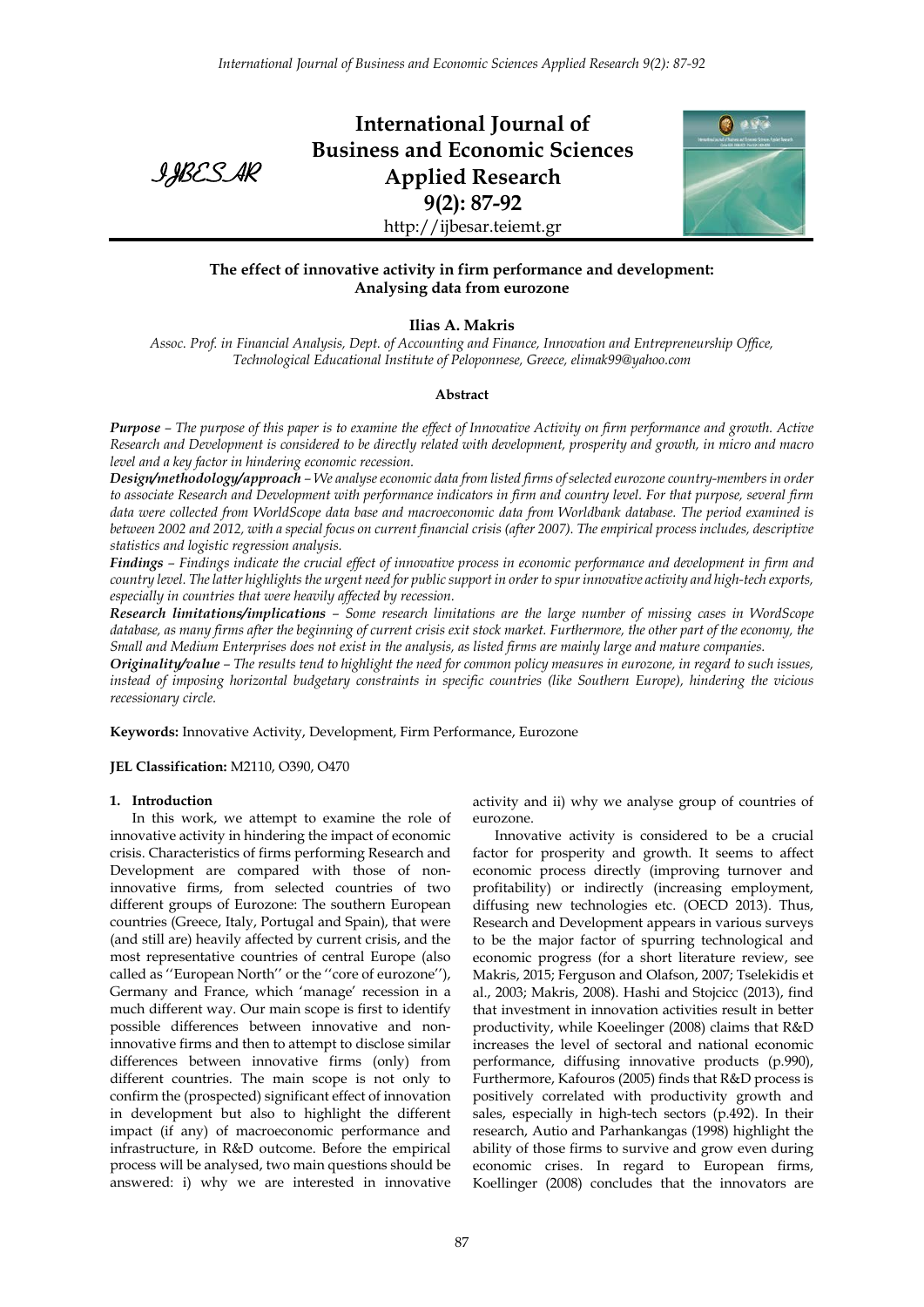more likely to grow than non-innovative firms. Apart from financial performance, innovative activity seems also to affect positively firms' competitiveness, increasing exporting activity (see indicatively Bleaney and Wakelin, 2002; Filatotchev et al., 2009; Hashi and Stojcicc, 2013).

Adversely to the importance of innovative activity, in European Union, no common strategy seems to exist concerning R and D activity and technological infrastructure. Especially in the core of EU, the Eurozone, a clear segregation appears. From the one hand, the countries of European south (europeriphery), after a period of prosperity and growth (until 2005), present poor performance, decreasing the (already low) R&D expenditures and the high-tech exports (two of them, Portugal and Greece, are in the last place). Due to the dramatic cuts in public spending, the austerity measures and the lack of FDI (as a result of the unstable economic conditions), those countries suffer from various economic restrictions in liquidity, exports, imports of intermediary goods, etc.

On the other hand, countries of the core of Eurozone (like Germany and France), continue to increase investment in R&D, establishing a national system of innovation that is focused on technologically intensive sectors, while at the same time, they highly support even during the economic distress, production of hightech products and services. As a result, the existed gap in technological intensity between the two groups of countries (of the same union), seem to become larger after current financial crisis. It is interesting enough, that fifteen years after the ambitious project of economic union, no real integration between countries-members that have joined it (for further analysis see also Makris and Nikolaidis, 2015) seem to exist. Adversely, the gap between prospering "North" and the struggling "South" is highlighted. The latter is clearly presented in figures 1 and 2. Figure 1 presents the average percentage of high-tech exports, and Figure 2 the R&D expenses the last 20 years in EURO-15 countries<sup>1</sup>, in the two groups of countries analysed and in selected representative large developed economies (Germany, US, China and Japan).



**Figure 1: High-tech exports (% of GDP)**

<u>.</u>



Source: World data bank, Eurostat and personal calculations

As it is clear, from both figures, innovative activity is rather low in countries of European South, while the stability or even slight increase in R&D expenses or high-tech exports after 2007, is actually a huge reduction (in absolute values), because they are expressed as a percentage of GDP which has been dramatically reduced in those countries. Adverse is the picture in countries of European North where GDP increases

# **2. R&D Performance in Eurozone[2](#page-1-0)**

After a period of slight convergence in the field of innovation and R&D intensity in the beginning of common currency project (2002-2005), expenditure in R&D differs significantly after 2007 across economies and sectors, resulting in different policy measures, performance and development, both in firm and macroeconomic level.

More specific, in euro periphery, the basic characteristic of firms is the small or medium size along with the low and medium technologically intensive production processes and products. Those countries, at the beginning of euro project (2002-2005), significantly improved their scientific quality, increasing public funding in supporting innovative process and achieving higher private investment in Research and Technology. After 2008 however, all targets concerning R&D intensity (to be achieved by 2020) were cancelled. Countries of southern Europe were heavily affected by the global financial crisis, mainly due to their inability to manage sovereign debt. The result of debt crisis was the implication of harsh austerity measures and dramatic cuts in public spending resulting in a large reduction in GDP and in a violent burst in unemployment. The vicious circle of recession is generally admitted to be the most crucial problem for those economies and specific policy measures and reforms are necessary in order to spur development and growth. The overall economic condition affects investment in R&D, impairing recession. On the other hand, totally different is the picture concerning the two countries of Eurozone North, which were not affected seriously by financial crisis (especially Germany), and they were not obliged to apply cuts in budgets and high taxes in companies. The countries of the core of Eurozone, are research intensive, and innovation has a strong impact in performance, in Micro and Macro level. Private sector's R&D expenditures progressed

Source: World data bank, Eurostat and personal calculations

<span id="page-1-0"></span><sup>1</sup> We excluded countries that joined eurozone after the beginning of economic crisis

<sup>2</sup> Sources: European Commission 2013, OECD 2013, European Union 2014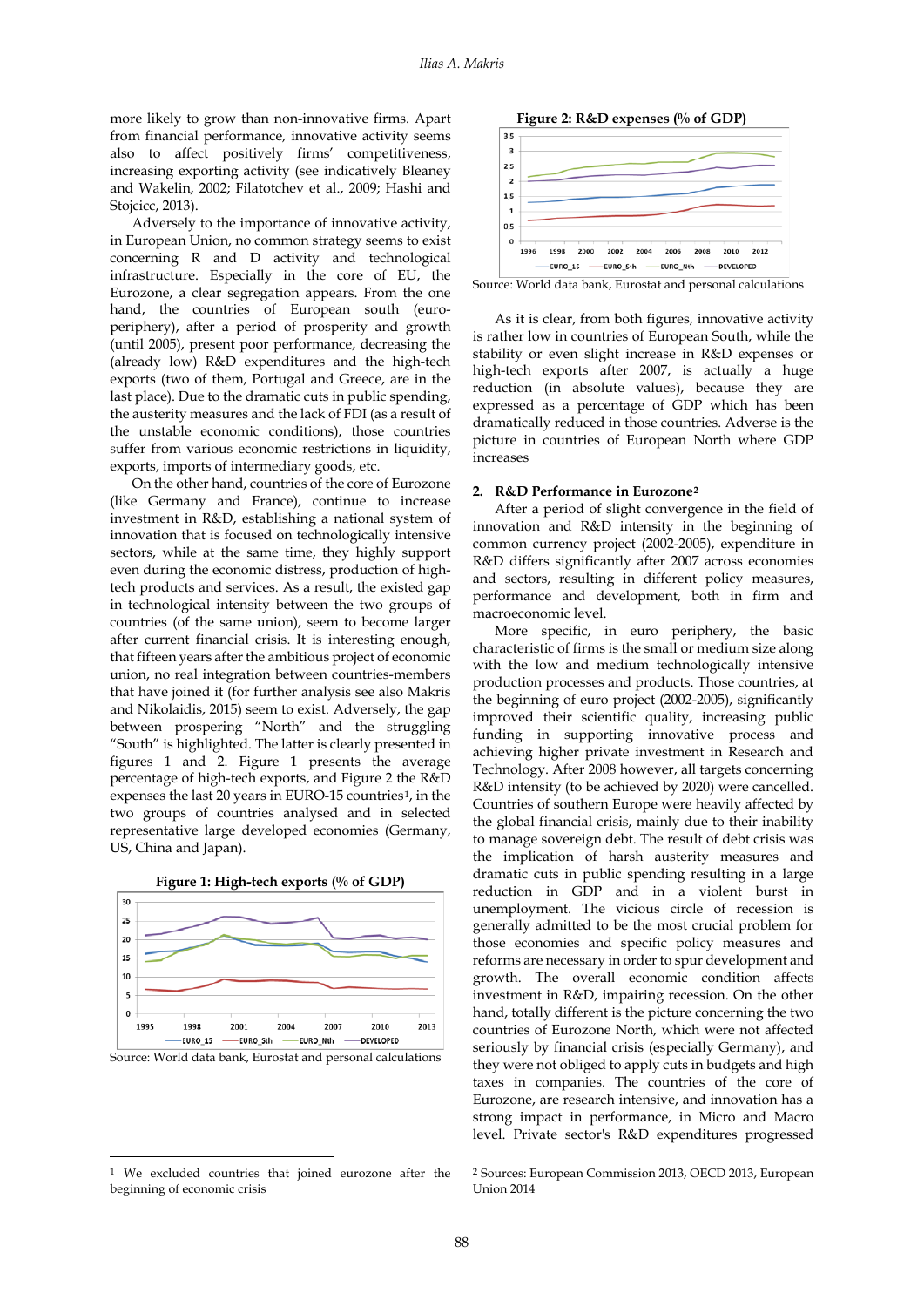during the economic crisis (2007-2011) in those countries, while public funding in R&D has also grew substantially, helping them to maintain a strong exporting performance. As a result, those countries succeed a strong positive contribution of high and medium-tech products to the trade balance (2002-2012), adversely to the negative trend of total trade.

### **3. Sample and Methodology**

In this work, we attempt to analyse the effects of innovative activity in development and growth in firm level. Our sample consists of firm data from listed data from seven eurozone countries-members, Germany and France ('core' of eurozone'), Italy, Spain, Greece, Portugal and Ireland (euro periphery). From an initial sample of 650 listed firms, data from 441 (after excluding missing and extreme values) were collected and classified in two different groups that will next be compared to each other:

- Firms that present continuous and high level of R&D expenditure and introduce new patents in products and services (taking value 1).
- Firms that do not perform any innovative activity (R&D expenses and patents) during the period examined (taking value 0).

The number of firms included from each country in the final data set, was attempted to be in accordance with the average number of the listed firms of each one in the period examined, as recorded by Worldscope databank. Some country-specific data that were included in the analysis, were collected from World Bank databank.

In order to analyse the differences between firms performing innovative activities, we select several widely used characteristics, indicating performance and growth. For most of those indicators (apart from categoricals), percentage change between the period examined were calculated. The main question that we attempt to analyze, is whether significant differences between innovative and non-innovative firms exist, relative to several performance indicators and firm characteristics. In the rest of the section, all the variables included in the analysis, are described, along with a brief theoretical justification and some descriptive statistics.

**i) Firm size and Investment Activity (Investment-SIZE)** is one of the most commonly used measures of growth. However, it is a rather ambiguous factor in regard to its contribution to economic performance. Empirical findings conclude that SMEs and mainly NTBFs, are important drivers of growth and innovation, affecting positively employment (Majumdar, 1997, Makris, 2008). On the other hand, larger businesses typically have the competitive advantage due to economies of scale, cheaper credit and direct access to global value chains. Concerning Europe, innovators are more likely to grow than non-innovative firms (Koellinger, 2008) and because of that, a positive relation between rates of growth and innovation is prospected. Various measures have been used in literature in order to quantify firm size (number of employees, profitability, total assets etc.) (Coad, 2007). In this work, employment, economic growth (profitability) and Total Assets are directly or indirectly included in the analysis and because of that, net Fixed Assets' growth is used as a measure of firm size (implying that the more a company invest, the larger it became**).** Investment activity is a major factor of economic development. SMEs increase employment, while larger firms appeared also to affect positively growth and employment (it depends on the sample used). In order to calculate that measure, the natural logarithm of the average change in investment in Fixed Assets is used. Figures 3 and 4 present investment performance for two sub periods: 2002-2012 (the whole period examined) and 2007-2012 (current financial crisis).





**Figure 4: Investment Activity (2007-2012)**



Findings confirm the ambiguous findings literature highlights. For both periods examined, little differences appear in investment activity, among innovative and non-innovative firms for the vast majority of the firms analysed. Thus, no clear relation between size and innovative activity seem to exist.

**ii) Financial Performance** is a crucial factor of growth and prosperity. Firms with strong economic performance could resist in recession, retaining or increasing employment and enjoying less financial and commercial constraints indoor and outdoor. Innovative firms due to the competitive advantage of innovative products and processes, are expected to affect positive firms' financial outlook. In order to test that hypothesis, three widely used indicators of financial performance are included in the analysis: *Profitability, Debt Accumulation and Liquidity.*

**Profitability (PROF)** is a crucial factor in regard to firm growth. As a measure of profitability, EBIT-to-Total Assets ratio was selected (also called as Basic Earning Power), as it has been included in various similar researches (see indicatively Wang et al. 2009 and Makris 2015). Due to their competitive advantage, innovative firms are expected to present higher profitability than non-innovative. Thus, a significant effect relation with R&D is expected. Figures 5 and 6 highlight that assumptions for most of the countries examined and for both periods analyzed.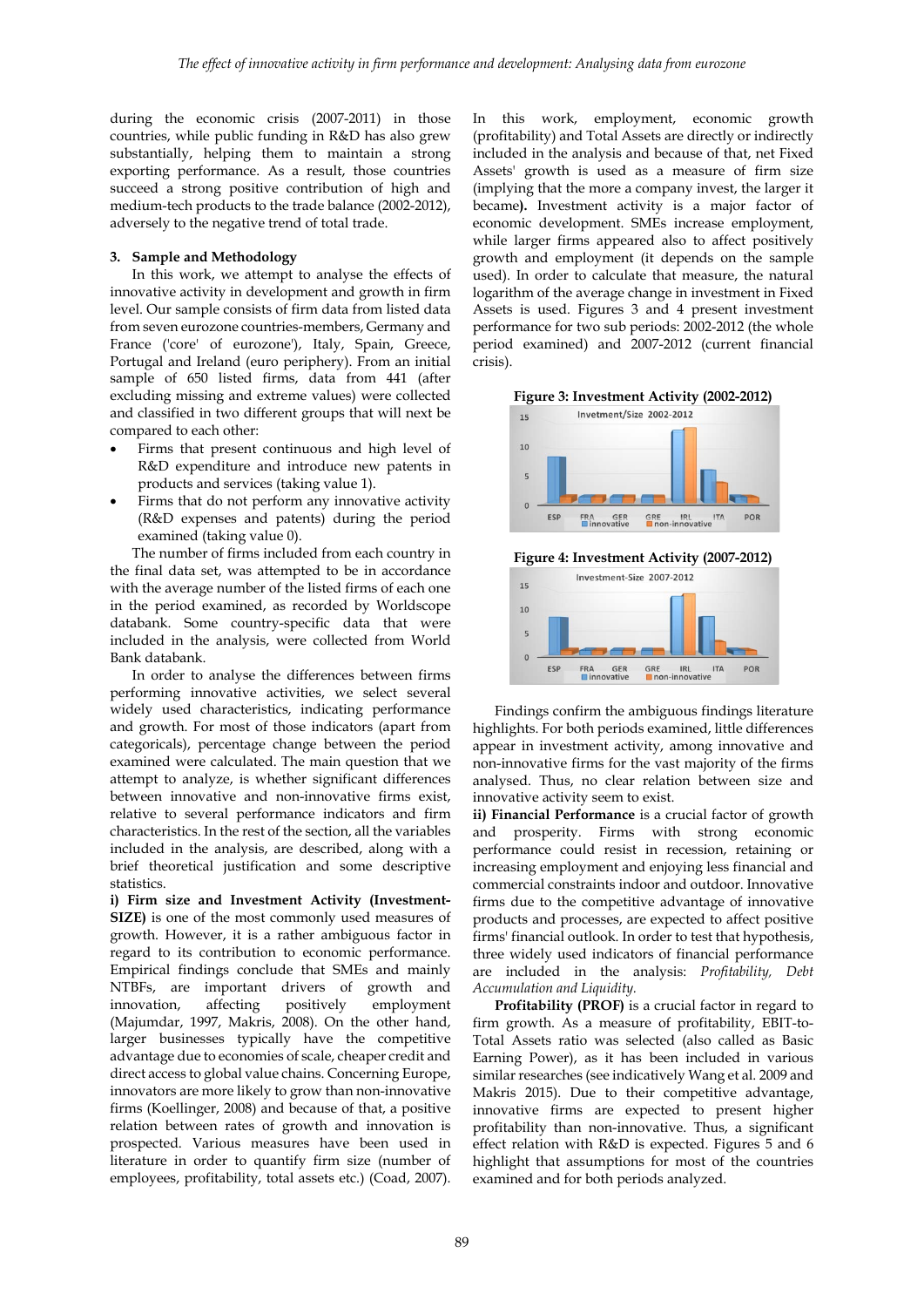



**Figure 6: Profitability (2007-2012)**



**iii) Debt Accumulation (DRBR)** indicates firms' financial health. It is crucial for a firm to manage successfully and reduce (if possible) liabilities, especially during economic distress. A high debt ratio may restrain economic performance, generating worries for firm's ability to make interest and loan payments (see for example Wang et al 2009). As an indicator of debt accumulation, the financial leverage ratio is used (Total Debt to Total Assets). The fast growth that (according to literature) innovative firms usually enjoy, may affect positively market share and turnover, resulting in a better financial performance and thus a lower debt ratio. A negative relation with R and D activity is thus, prospected, however a positive relation could also be possible, due to fast growth and high investment rates that innovative firms may follow.







Descriptive statistics do not present a clear picture, with most countries to appear similar percentages of debt accumulation during the periods examined. However, in countries affected most by recession, innovative firms seem to perform much better, with lower debt ratio than non-innovative.

**iv) Liquidity** is a measure of viability and financial health. Firms presenting high liquidity ratio, are able to reduce liabilities (debt). Furthermore, adequate liquidity during a distress period provides firms with a strong competitive advantage in national and mainly in global market, diminishing constraints from suppliers, financial institutions and creditors. One of the various indicator implying ability of a firm to repay its shortterm liabilities is Net working Capital ratio (=Current Assets - Current Liabilities). A positive relation with innovation is prospected as innovative firms are expected to be more profitable and fast growing as already discussed. However, a negative effect could also be possible, as due to higher growth rates, those firms could present new investments and asset's growth and as a result, shortage of cash.



As findings indicate, innovators seem to perform better for the whole period examined (2002-2012). During current crisis however, results are not so clear, with non-innovative firms to present better liquidity ratios in some countries.

**■innovative ■non-innovative** 

 $-1,5$ 

**v) Employment growth (EMPL).** A crucial factor concerning development, growth and social cohesion is employment growth. As already mentioned, many research works conclude in a strong positive effect of innovative performance in employment (Makris et al. 2014-IJBG), even during recessionary periods (Autio and Parhankangas, 1988). Thus, several policy measures have been established in order to spur job creation. Innovative firms that follow faster growth rates could support such policies, as long as public support to R&D is also established and grow. A positive effect of innovation in employment is expected.



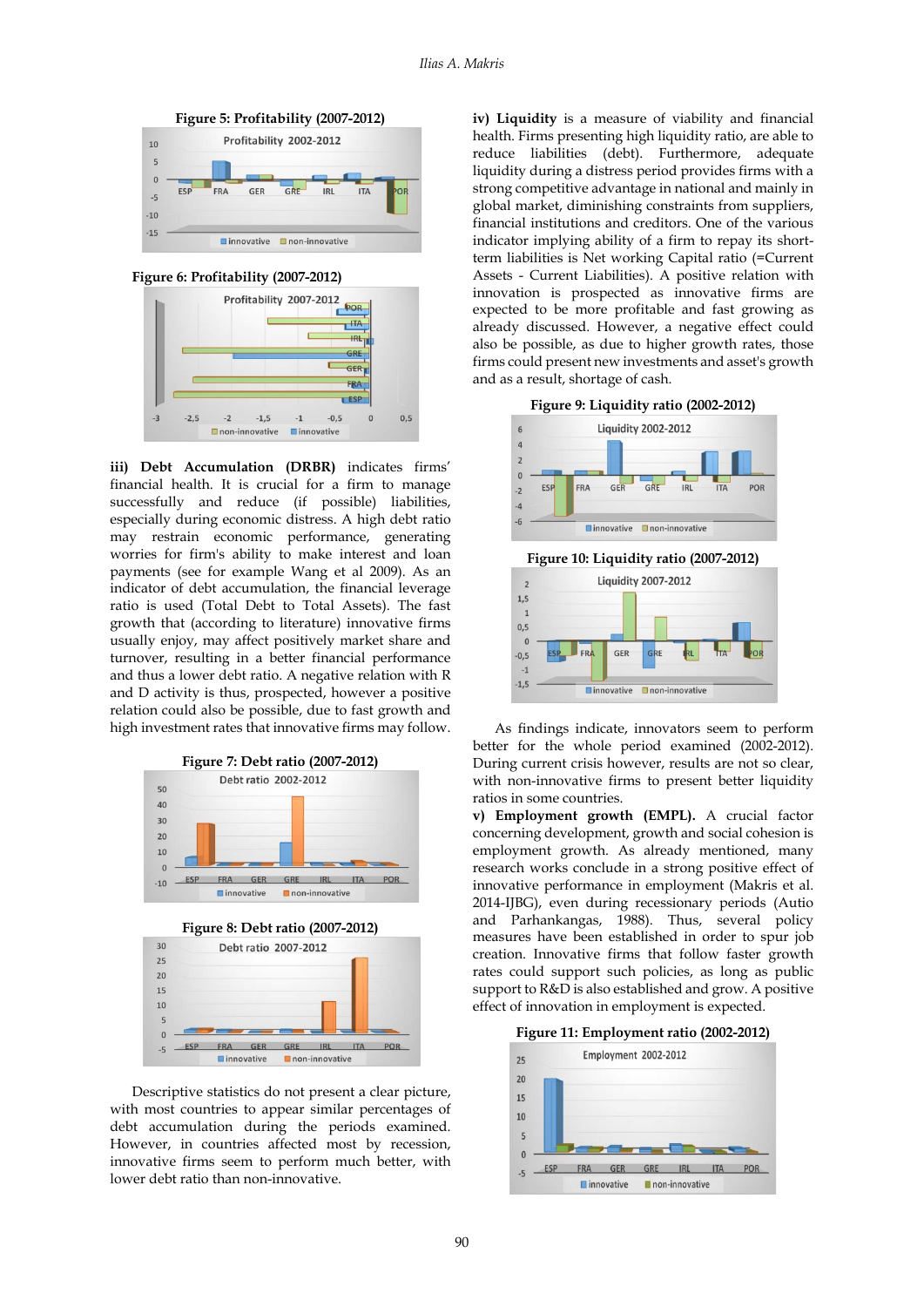



In almost all countries, for both periods examined, innovative firms present higher rates of employment growth, confirming literature. Especially in the years after 2007, findings (apart from Ireland) are even more clear. Thus, R and D activity is positively related to employment and budgetary constraints should not affect investment in that.

Summarizing findings, Figure 13 and 14 present innovative and non-innovative firms from all countries and variables used, highlighting the better performance of innovators in all indexes.





**Figures 14: Performance of Innovative and non-Innovative firms (all, 2007-2012)**



Those descriptive findings will then be tested through an empirical analysis in order to be statistically confirmed (or not). For the econometric analysis that will follow, IBM SPSS statistics v.19 will be used and a logistic regression model will be used, appropriate for binary dependent variables (0=non innovative, 1=innovative firms). As data from different countries (with different characteristics) of eurozone are analysed, a segregation is necessary, in order to disclose possible differences. Thus, a categorical countryspecific interpreter will be included in the model (**COUNT**), consist of six classes (taking values from 1=poor performance to 7=best performance). That indicator is a weighted result of performance, in several macroeconomic indicators (debt accumulation, R&D intensity, GDP growth and unemployment rate). Country's economic conditions and innovation system (public funds, infrastructure, debt etc.) is expected to affect strongly innovative activity and performance. Thus, a positive relation is expected.

Table 1 presents the summarized results of logistic regression process.

| таріс 1. кедісээнні кезинэ               |                      |         |          |
|------------------------------------------|----------------------|---------|----------|
| <b>Regression's Results</b>              |                      |         |          |
| Explanatory                              | <b>Model Results</b> |         |          |
|                                          | в                    | Sig.    | Exp(B)   |
| Country                                  | .150                 | .008    | 1.162    |
| Liquidity                                | .052                 | .008    | 1.053    |
| Investment-Size                          | .054                 | .058    | 1.055    |
| Debt Ratio                               | $-001$               | .518    | .999     |
| Profitability                            | .061                 | .040    | 1.063    |
| Employment                               | .106                 | .071    | 1.112    |
| * Model Performance                      |                      |         |          |
| Chi-square=44,842. df=6, sig. = .000     |                      |         |          |
| Cox & Snell R Square: .197, Nagelkerke R |                      |         |          |
| Square: .229                             |                      |         |          |
| Predicted<br>cases:<br>overall=64.9      |                      | 0=56.2. | $0=73.2$ |

**Table 1: Regression Results**

Findings strongly confirm descriptive statistics, with innovative activity to be positively related to most indicators already discussed, while model's performance seem to be quite adequate. Thus, the direct relation of innovative activity with performance, growth and development (investment, employment etc) is more than obvious.

### **4. Conclusions**

In this work we attempted to associate firm performance and development with innovative process. Findings indicate that innovators appear to increase profitability, assets and employment, even during a severe economic crisis (after 2007). Thus, specific policy measures should be applied, in order to support innovative activity, especially in countries that are heavily affected by economic distress.

However, a clear differentiation between countries seems also to exist (which is also confirmed by the empirical analysis), with most of the euro periphery countries to impose budgetary cut-offs in public spending, even in sectors that could alleviate the consequences of the crisis (like innovation), impairing thus, the vicious recessionary circle. At the same time, countries of northern Europe foster innovative activity establishing supporting mechanisms and public funding, increasing thus the gap between the two parts of the same union.

#### **References**

Autio, E., and Parhankangas, A., 1988, 'Employment generation potential of new, technology-based firms during a recessionary period: the case of Finland', *Small Business Economics*, 11, pp.113–123.